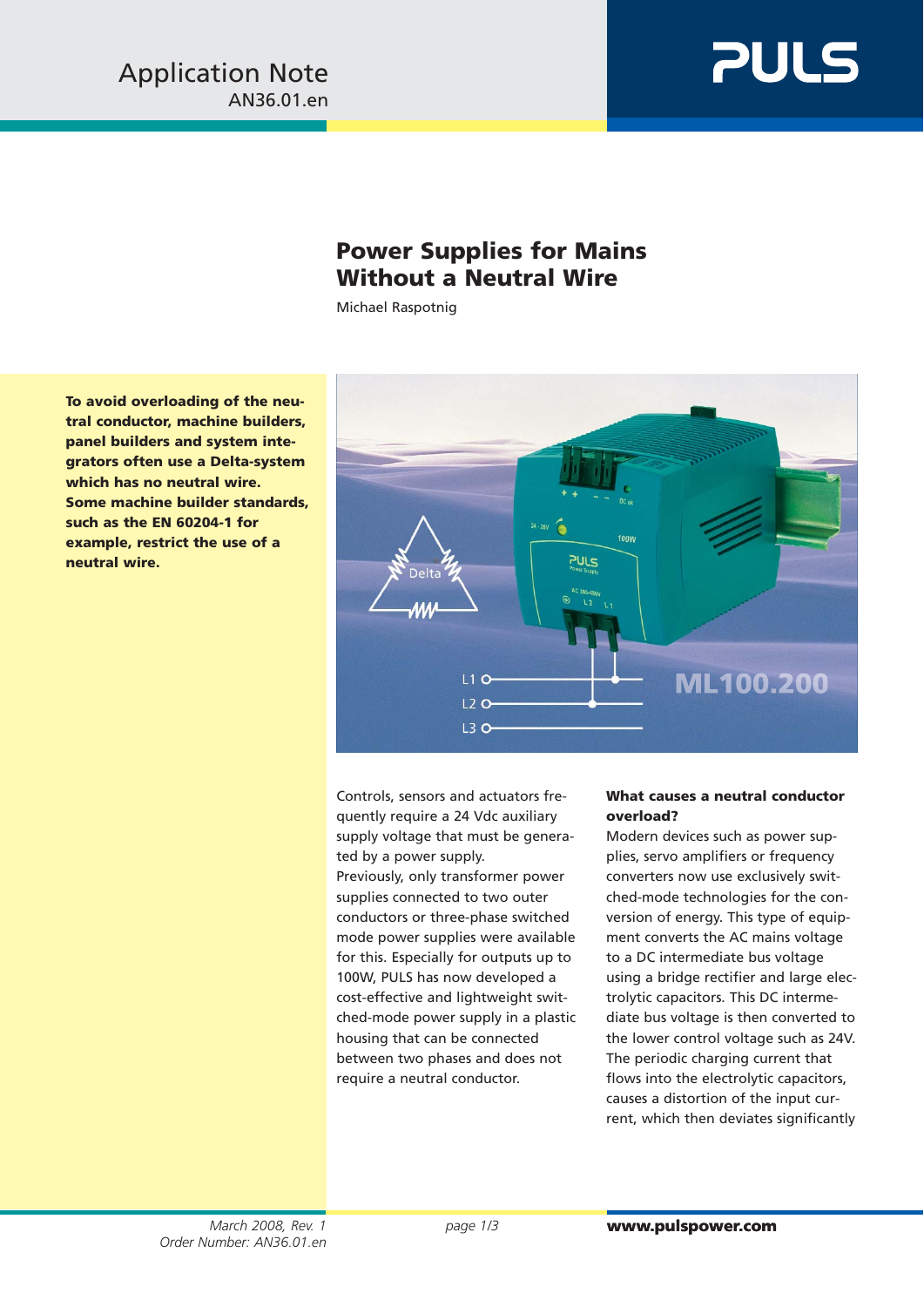

*current of a typical consumer (without PFC measures)*

from the sinusoidal waveform. The distorted waveform can be mathematically transformed into a fundamental wave and harmonic waves (multiples of the fundamental wave) by a Fourier transformation. Strict limits on the extent of the harmonic current apply in public networks. In private networks such as industrial networks, the system operator is responsible for safe operation.

Overloading of the neutral conductor has various causes and one frequent cause can be explained with the following example.

Under a symmetrical load and a sinusoidal input current, no current is supposed to flow in the neutral wire. The waves of the three phases have an phase-offset of 120° and therefore the current in the neutral wire cancel each other out. If the input current is not sinusoidal and there is for instance a high amount of the 3rd harmonic current, one can see that the harmo-



*Fundamental and harmonic wave levels of the input current of a typical consumer (without PFC measures)*

nic currents no longer cancel each other but are added together on the neutral wire. This can result in dangerously high currents in the neutral wire. A similar situation applies to the 6th, 9th, 12th, etc. harmonic waves. The energy content decreases significantly in higher harmonic waves, making the 3rd harmonic wave particularly important. The even-numbered harmonic waves arise only as insignificant amplitudes due to the wave shape of the current. In addition to the neutral wire load, an elevated load also arises in the supplying transformer which can be corrected with

compensation windings. Since the current in the 3rd harmonic wave flows in the same direction in all phases, a magnetic field is generated in the iron core of a transformer that no longer cancels itself out but must close over a parallel connection (e.g. via the transformer housing) if no compensation windings are present in the transformer.



*The total of the phase currents is zero and does not result in a load in the neutral wire*



*The currents of the 3rd harmonic wave of all three phases are added together in the neutral wire*